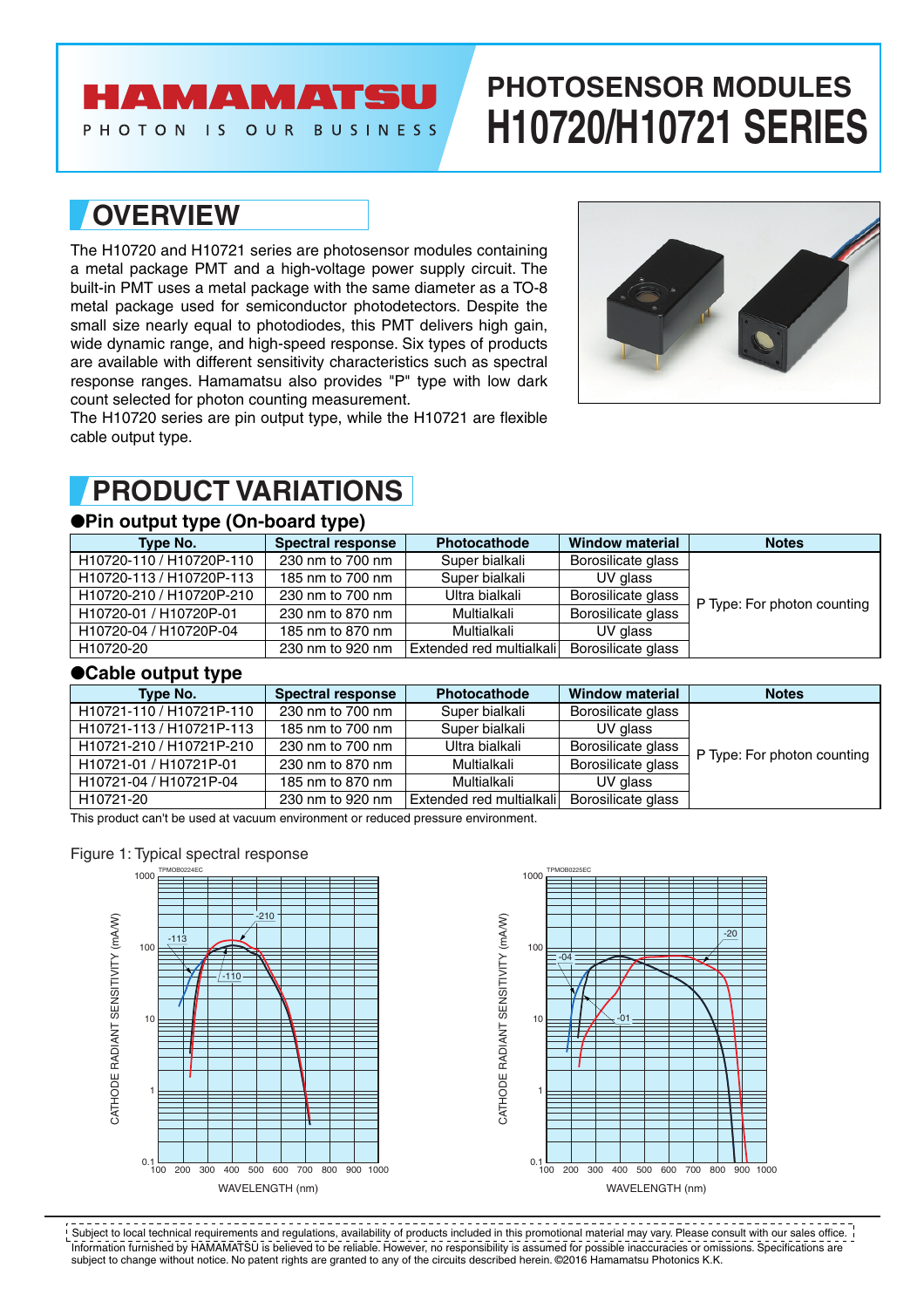# **PHOTOSENSOR MODULES H10720/H10721 SERIES**

#### Figure 2: Schematic diagram



TPMOC0261EA

# **SPECIFICATIONS**

|                                              |          | U. EVII<br>17/11/7117                        |        |                                        |                   |                                             |                     | (at $+25$ °C) |
|----------------------------------------------|----------|----------------------------------------------|--------|----------------------------------------|-------------------|---------------------------------------------|---------------------|---------------|
|                                              |          | <b>Parameter</b>                             |        |                                        |                   | H10720 / H10721 series                      |                     | <b>Unit</b>   |
| <b>Suffix</b>                                |          | $-110, -113$                                 | $-210$ | $-01, -04$                             | $-20$             |                                             |                     |               |
|                                              |          | Input voltage                                |        | $+2.8$ to $+5.5$                       |                   |                                             |                     |               |
|                                              |          | Max. input voltage                           |        | $+5.5$                                 |                   |                                             |                     |               |
| Max. input current *1                        |          |                                              | 2.7    |                                        |                   |                                             |                     |               |
|                                              |          | Max. average output signal current *2        |        | 100                                    |                   |                                             |                     |               |
| Max. control voltage                         |          | +1.1 (Input impedance 1 MΩ)                  |        |                                        |                   |                                             |                     |               |
|                                              |          | Recommended control voltage adjustment range |        |                                        |                   | +0.5 to +1.1 (Input impedance 1 $M\Omega$ ) |                     | $\vee$        |
|                                              |          | Effective area                               |        |                                        |                   | φ8                                          |                     | mm            |
|                                              |          | Peak sensitivity wavelength                  |        | 400                                    | 400               | 400                                         | 630                 | nm            |
|                                              |          | Luminous sensitivity                         | Min.   | 80                                     | 100               | 100                                         | 350                 | μA/lm         |
| Cathode                                      |          |                                              | Typ.   | 105                                    | 135               | 200                                         | 500                 |               |
|                                              |          | Blue sensitivity index (CS 5-58)             | Typ.   | 13.5                                   | 15.5              |                                             |                     |               |
|                                              |          | Red / White ratio                            | Typ.   |                                        |                   | 0.2                                         | 0.45                |               |
|                                              |          | Radiant sensitivity *3                       | Typ.   | 110                                    | 130               | 77                                          | 78                  | mA/W          |
|                                              | type     |                                              | Min.   | 80                                     | 100               | 100                                         | 350                 | A/m           |
|                                              |          | Luminous sensitivity *2                      | Typ.   | 210                                    | 270               | 400                                         | 1000                |               |
|                                              | Standard | Radiant sensitivity *2 *3                    | Typ.   | $2.2 \times 10^5$                      | $2.6 \times 10^5$ | $1.5 \times 10^5$                           | $1.5 \times 10^{5}$ | A/W           |
| Anode                                        |          | Dark current *2 *4                           | Typ.   |                                        |                   | 1                                           | 10                  | nA            |
|                                              |          |                                              | Max.   | 10                                     | 10                | 10                                          | 100                 |               |
|                                              |          | P type dark count *2 *4                      | Typ.   | 50                                     | 50                | 600                                         |                     | $S^{-1}$      |
|                                              |          |                                              | Max.   | 100                                    | 100               | 1000                                        |                     |               |
| Rise time *2                                 |          | 0.57                                         |        |                                        |                   |                                             |                     |               |
| Ripple noise $*2 **5$ (peak to peak)<br>Max. |          | 0.1                                          |        |                                        |                   |                                             |                     |               |
| Settling time *6<br>Max.                     |          | 10                                           |        |                                        |                   |                                             |                     |               |
| Operating ambient temperature *7             |          | $+5$ to $+50$                                |        |                                        |                   | $\overline{\text{c}}$                       |                     |               |
| Storage temperature *7                       |          | $-20$ to $+50$                               |        |                                        |                   | $\rm ^{\circ}C$                             |                     |               |
| Weight                                       |          |                                              | Typ.   | 45 (H10720 series), 80 (H10721 series) |                   |                                             |                     | g             |

\*1: At +5 V input voltage, +1.0 V control voltage, and output current equal to dark current

 $*2$ : Control voltage =  $+1.0$  V

\*3: Measured at the peak sensitivity wavelength

\*4: After 30 minutes storage in darkness.

\*5: Cable RG-174/U, Cable length 450 mm, Load resistance = 1 MΩ, Load capacitance = 22 pF

\*6: The time required for the output to reach a stable level following a change in the control voltage from +1.0 V to +0.5 V.

\*7: No condensation

### Figure 3: Sensitivity adjustment method

#### $\boxed{\text{VOLTAGE PROGRAMMING}}$



the control voltage so it does not exceed +1.1 V. \*\* When input voltage is +4 V or less, please set resistance of potentiometer to 100 kΩ.

TPMOC0231EB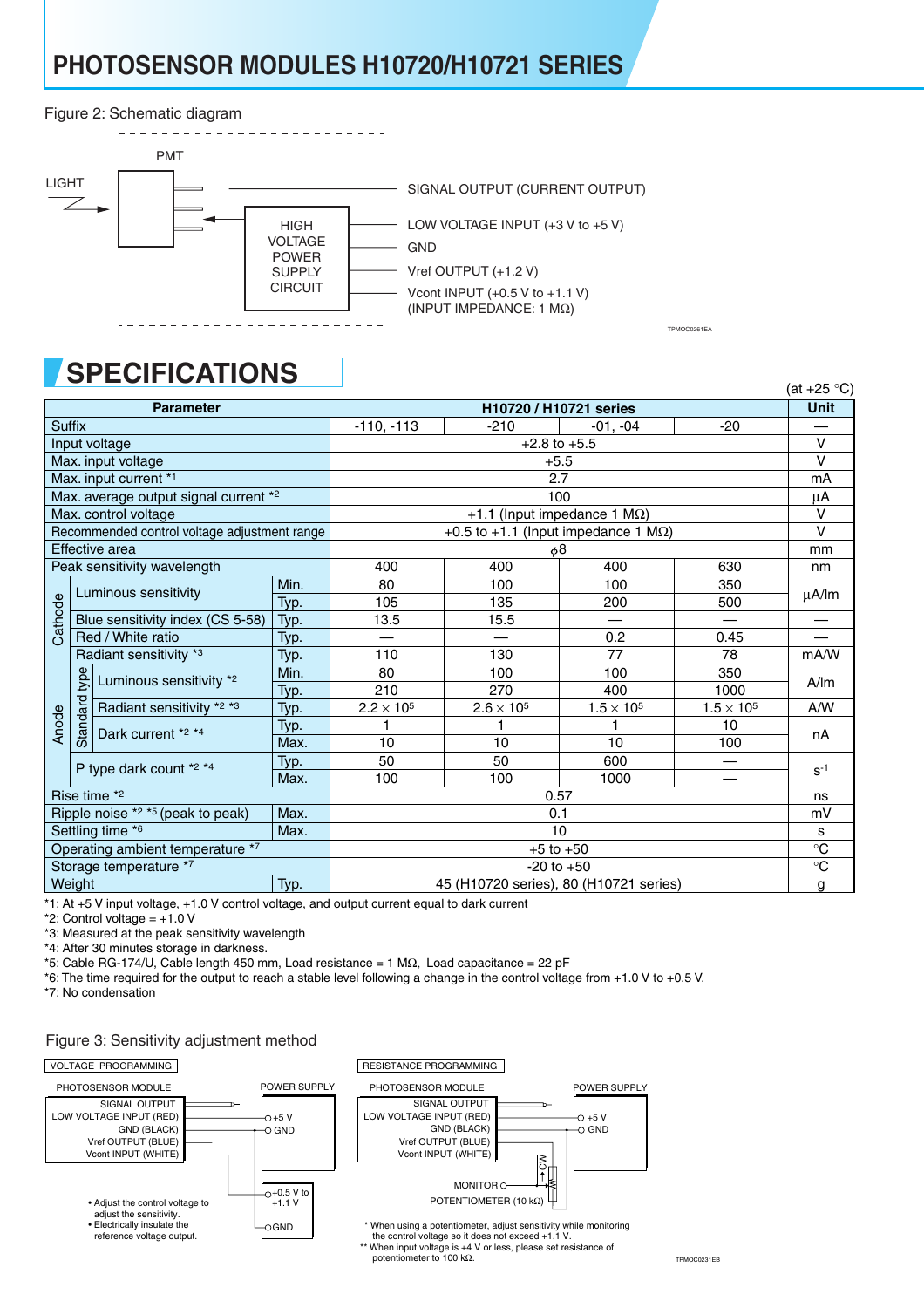



Figure 6: Typical ripple noise



2 (µs/div.)









Figure 5: Typical output current v.s. input current



OUTPUT CURRENT (µA)

20 10  $V\text{cont} = +1.0 V$ WW  $\mathbf{0}$ DEVIATION (%) DEVIATION (%) -10



OUTPUT CURRENT (µA)